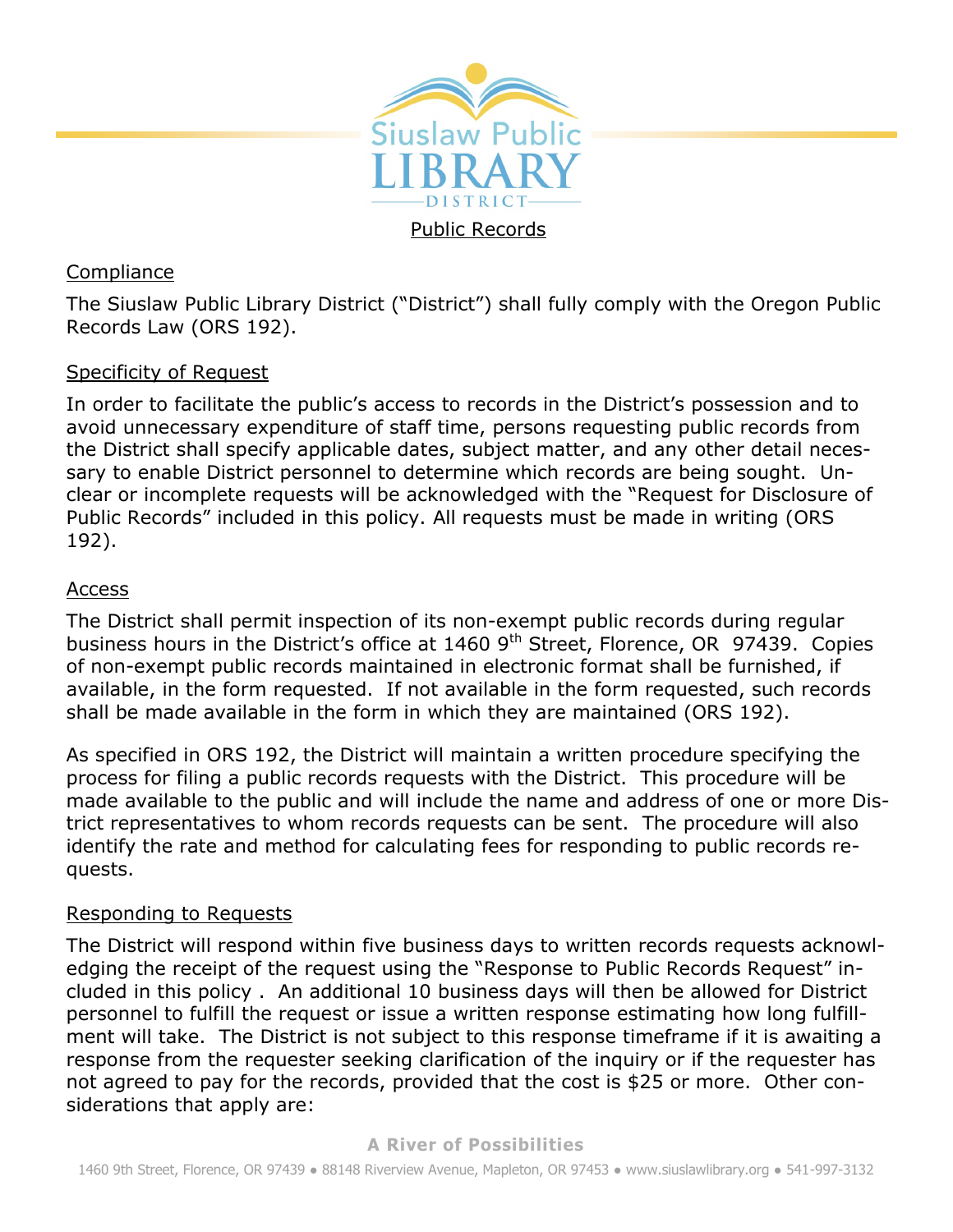- o Complicated requests
- o Large volume of requests
- o Requests involving documents not readily available
- o If the necessary staff are unavailable to fulfill the request

#### Public Records Custodian

The Siuslaw Public Library District's Public Records Custodian (Custodian) and coordinator will be the Library Director. Tasks associated with requests for public records may be assigned to various Library District staff members as deemed appropriate by the Custodian.

### Duties

This Section outlines the relevant duties of all Siuslaw Public Library District employees in regards to compliance with this Policy.

- **A. Library Director.** The Library Director, or his/her designee, shall be responsible for the following:
	- 1. Analyzing, developing, and providing written standards and procedures for the care and maintenance of Siuslaw Public Library District records, including those created and/or maintained in electronic format.
	- 2. Coordinating with legal counsel as necessary in analyzing, developing and providing written standards and procedures for the care and maintenance of Library District records, including those created and/or maintained in electronic format.
	- 3. Ensuring Library District records are maintained in a manner that meets guidelines set by the State Archivist.
	- 4. Administering Library District policy on public record disclosure as required by Oregon law.
	- 5. Reviewing all requests for public records and assessing compliance with this policy.
	- 6. Researching record requests and responding to such requests in compliance with applicable law.
	- 7. Providing any needed public records training to library employees.
- **B. Administrative Assistant.** The Administrative Assistant shall be responsible for the following:
	- 1. Coordinating with the Library Director in analyzing, developing and providing written standards and procedures for the care and maintenance of Siuslaw Public Library District records, including those created and/or maintained in electronic format.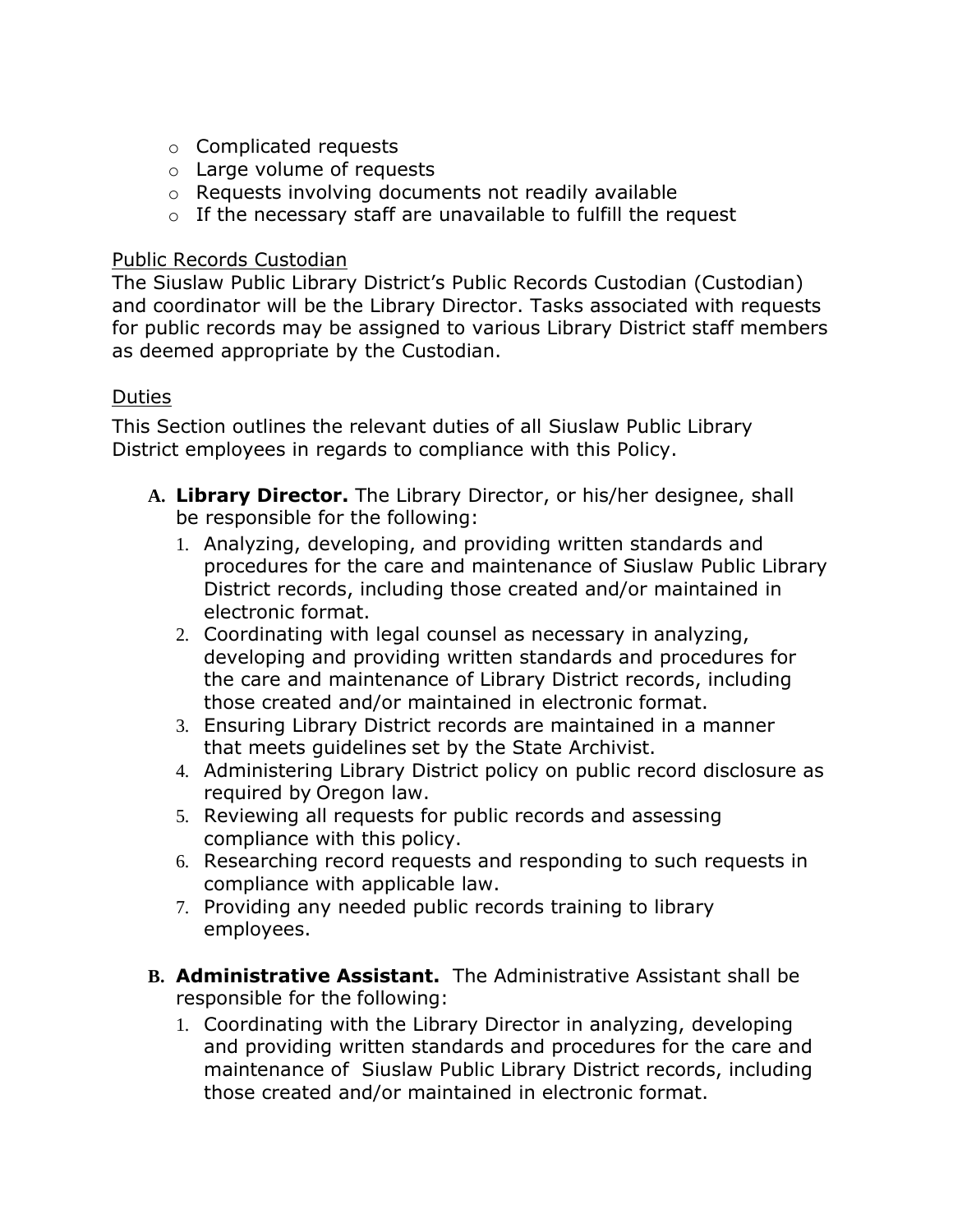- 2. Working with the Library Director to provide training to Library District employees on all aspects of records management.
- 3. In conjunction with legal counsel, as necessary, reviewing and approving all records for destruction.
- 4. As directed by the Records Custodian, the Administrative Assistant will make copies of requested records in response to a public records request.
- **C. All Other Employees.** All other employees shall be responsible for maintaining all records in accordance with this Policy and shall seek the assistance and direction of the Library Director or Administrative Assistant as needed.

## Fees for Public Records

The fee charged for a public records request will be reasonably calculated to reimburse the Siuslaw Public Library District for its actual costs in making the records, and may include:

- Charges for the time spent by Siuslaw Public Library District staff to locate the requested public records, to review the records in order to determine whether any requested records are exempt from disclosure, to segregate exempt records, to supervise the requestor's inspection of original documents, to copy records, to certify records as true copies, and to send records by special or overnight methods such as express mail or overnight delivery;
- A per-page charge for photocopies of requested records; and
- A per-item charge for providing CDs, audiotapes, or other electronic copies of requested records if such a record exists.
- If a request for records requires District personnel to spend more that fifteen (15) minutes searching, reviewing, or redacting nonexempt records prior to their review or release from copying, fees will be charged as outlined in the following schedule. The District shall estimate the total amount of time required to respond to the records request, and the person making the request shall make payment for the estimated cost of the search and copying of records in advance. If the actual time and costs are less than estimated, the excess money shall be refunded to the person requesting the records. If the actual costs and time are in excess of the estimated time, the difference shall be paid by the person requesting the records at the time the records are produced.
- Additional Charges: If a request is of such magnitude and nature that compliance would disrupt the District's normal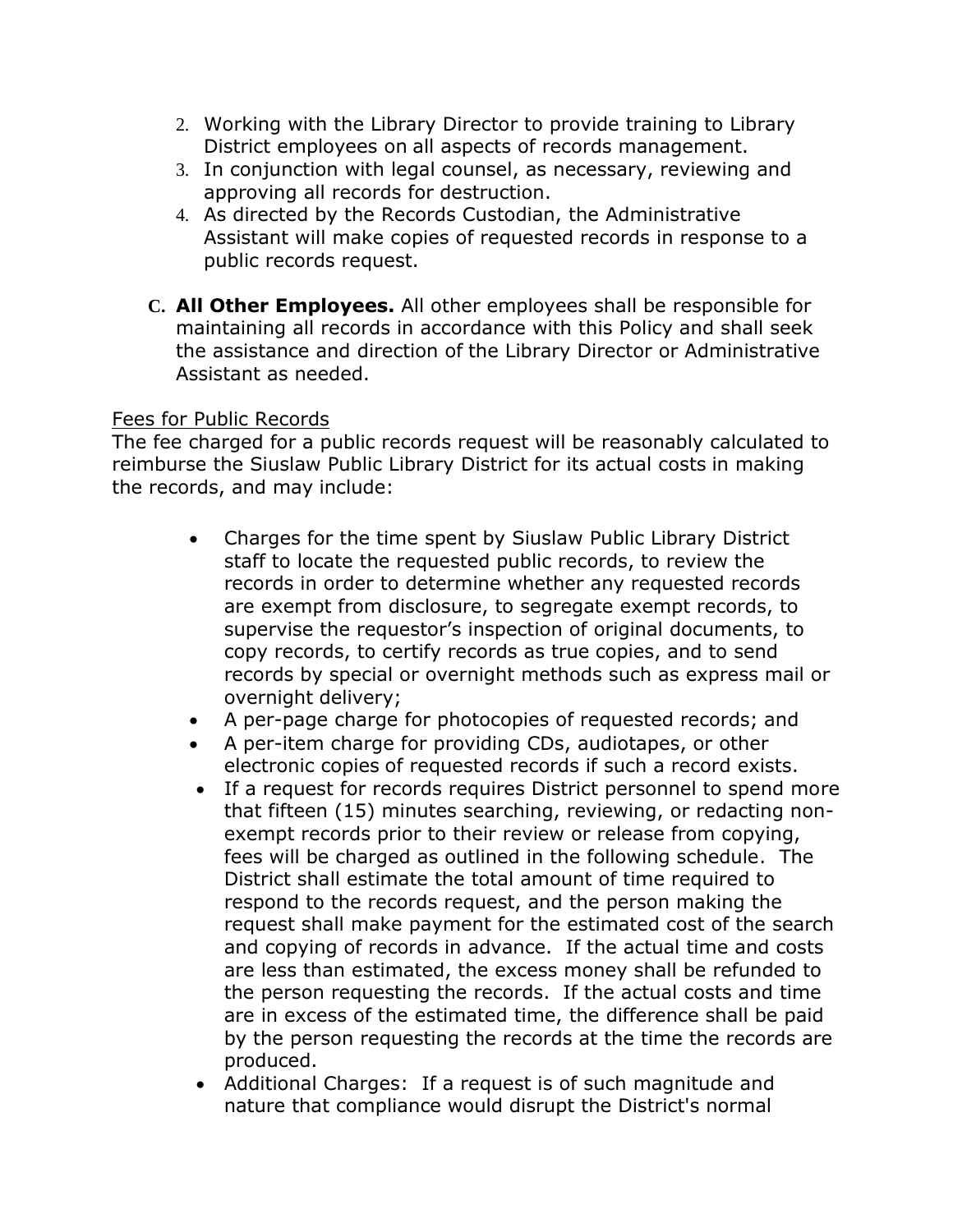operation, the District may impose such additional charges as are necessary to reimburse the District for its actual costs of producing the records.

 Copies shall be certified for an additional fee of \$20.00 per requested record.

The Siuslaw Public Library District's public records fee schedule is as follows:

| Standard (B&W)                 | \$0.10 per      |
|--------------------------------|-----------------|
|                                | page            |
| Color                          | \$0.50 per      |
|                                | page            |
| Maps and other non-standard    | Actual cost to  |
| documents                      | <b>District</b> |
|                                |                 |
| Audio recording on CD-R        | \$20 per        |
|                                | recorded item   |
| Video recording on DVD-R       | $$25$ per       |
|                                | recorded item   |
|                                |                 |
| Administrative Staff           | \$20.00 per     |
|                                | hour            |
| Library Director               | \$40.00 per     |
|                                | hour            |
| Legal Counsel or other outside | Actual rate     |
| assistance                     | charged to      |
|                                | <b>District</b> |
|                                |                 |

\*Labor charges will be charged in 10 minute increments.

 A waiver or fee reduction may be granted to a requestor if it is determined that the waiver or reduction is in the public interest because making the record available primarily benefits the general public. In making this determination, the Library Director or Board will consider (1) the character of the public interest in the particular disclosure, (2) the extent to which the fee impedes that public interest, and (3) the extent to which a waiver or reduction would burden the District.

# Authorization Required for Removal of Original Records

At no time shall an original record of the District be removed from the District's files or the place at which the record is regularly maintained, except upon authorization of the Board or the District Manager.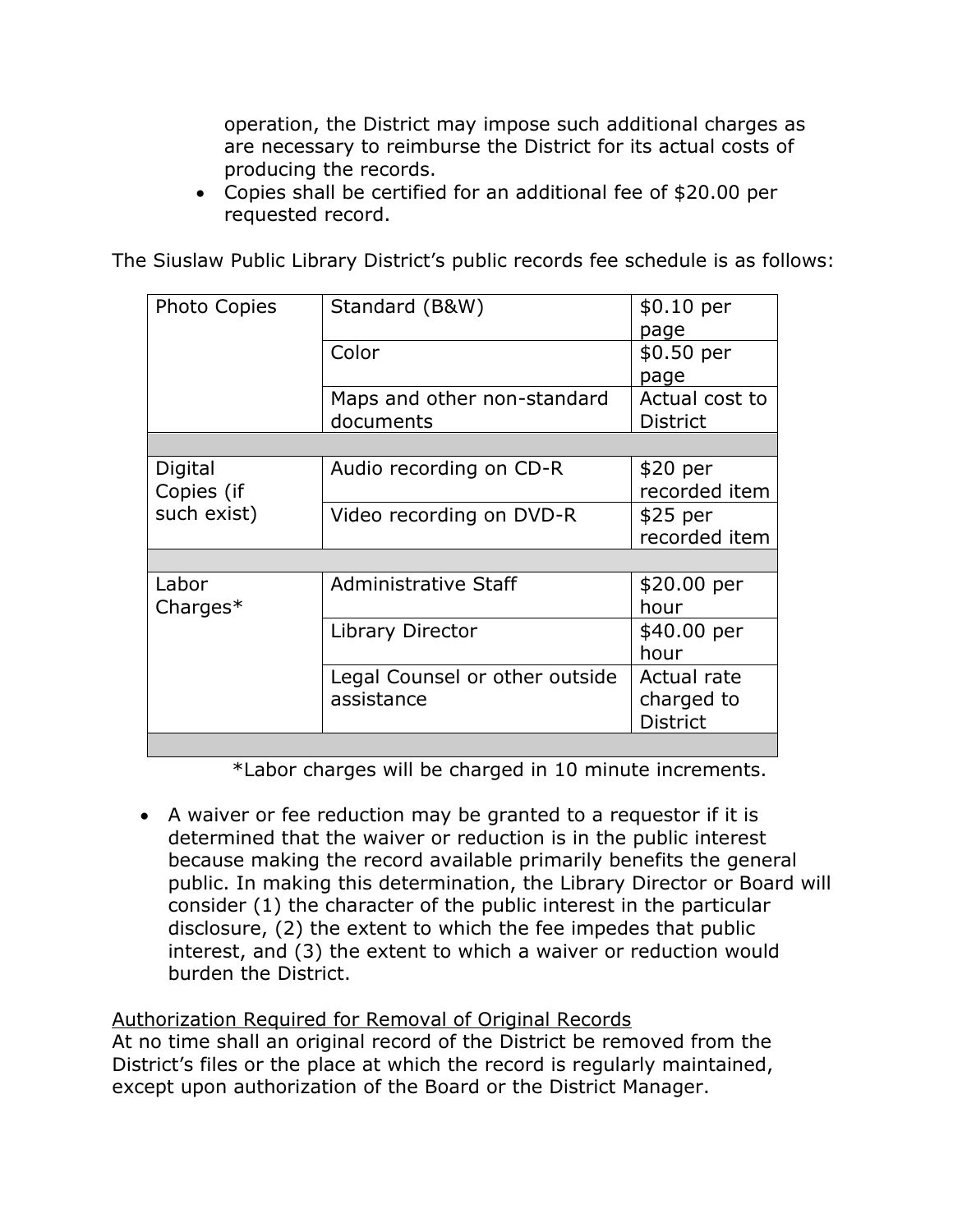### On-Site Review of Original Records

If a request to review original records is made, the District shall permit a review provided that search fees are paid in advance as outlined above. A representative of the District shall be present at any time original records are reviewed, and the charges for this representative's presence shall be the same as the charges for searching or reviewing records.

### Unauthorized Alteration, Removal, or Destruction of Originals

If any person attempts to alter, remove, or destroy any District record, the District representative shall immediately terminate such person's review and notify the District's attorney.

#### Completion of a Public Records Request

A public records request will be regarded as complete when the District has:

- Provided access to or copies of all non-exempt requested records,
- Asserted any exemptions to disclosure,
- Complied with ORS 192 and separated exempt from non-exempt material and make non-exempt material available,
- Provided written statement that the public body is not the custodian of record,
- Provided a statement that federal or state law prohibits the public body from acknowledging whether any requested record exists, AND
- Told the requester appeals rights if exemptions were asserted.

The District will close any acknowledged request after 60 days if the requester fails to pay fees due or fails to respond to a request for clarification or additional information.

#### Denial of a Public Records Request

If a public records request is denied in full or in part, the Library Director shall provide the requestor a written denial, explaining the basis for the denial, with reference to the applicable law for the denial. All denial letters shall include notice that the requestor may appeal the denial to the Lane County District Attorney.

| Adopted by the Board of Directors:  | November 16, 2005 |
|-------------------------------------|-------------------|
| Reviewed by the Board of Directors: | February 15, 2012 |
| Reviewed by the Board of Directors: | October 16, 2019  |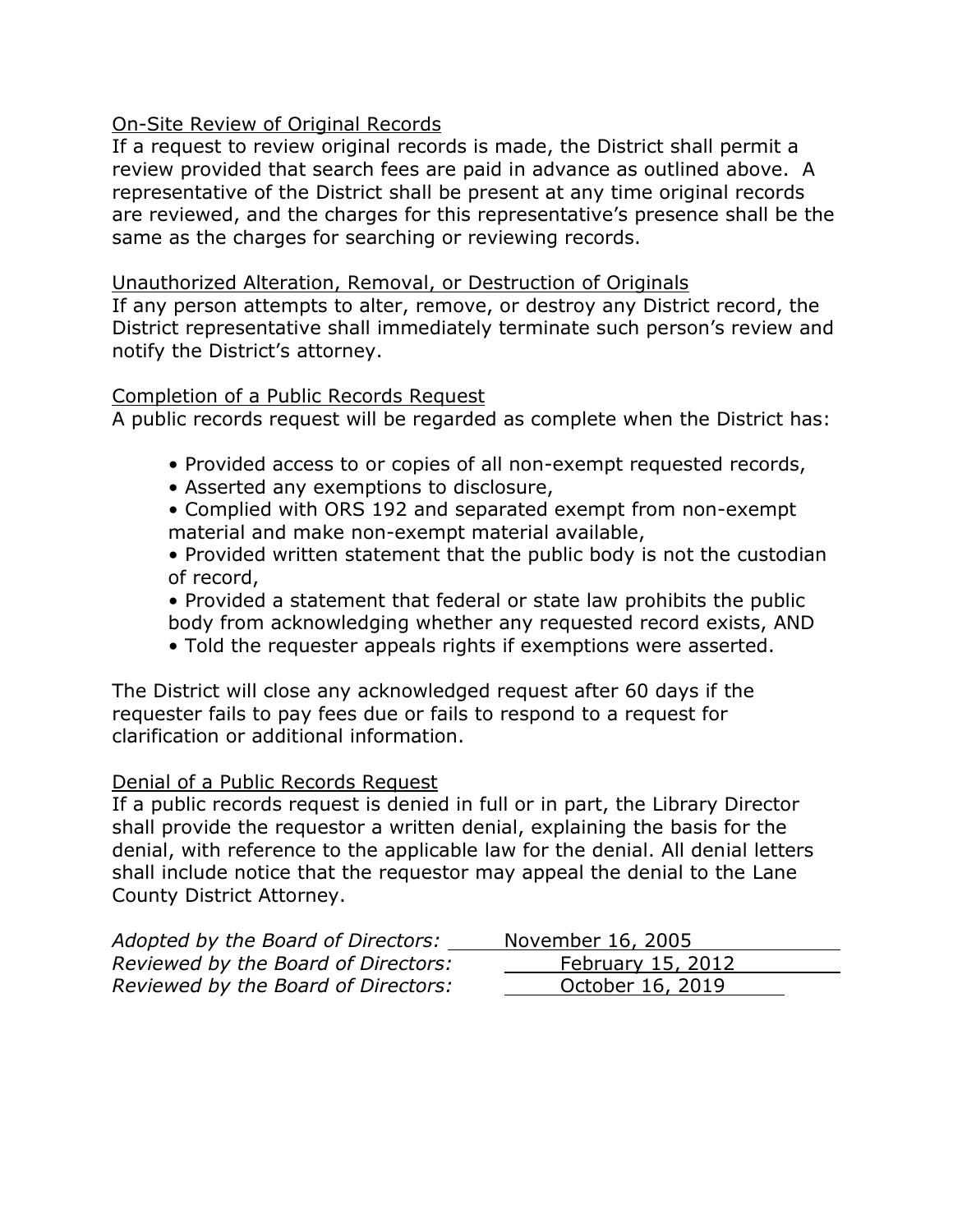#### **Siuslaw Public Library District: Request for Disclosure of Public Records**

NOTICE: All information included on this request form will become a public record. Do not include sensitive information such as social security numbers, account numbers, credit card numbers, etc.

Date:

Requester's Name: Requester's Address: Requester's Email Address: Requester's Phone Number: Requester's Fax Number:

I (we), \_\_\_\_\_\_\_\_\_\_\_\_\_\_\_\_\_\_\_\_\_\_\_\_\_\_\_ (name(s)), request that Siuslaw Public Library District and its employees make available for inspection OR provide a copy or copies of the following records:

Please provide the name or description of record(s) requested below. Provide dates and details as needed to allow District staff to identify the public record(s) requested:

\_\_ I wish to arrange an opportunity to personally inspect the requested records.

\_\_\_\_\_\_\_\_\_\_\_\_\_\_\_\_\_\_\_\_\_\_\_\_\_\_\_\_\_\_\_\_\_\_\_\_\_\_\_\_\_\_\_\_\_\_\_\_\_\_\_\_\_\_\_\_\_\_\_\_\_

\_\_ I wish to receive copies of the requested records.

If you're seeking a fee waiver or reduction, please explain how making these records available primarily benefits the general public:

\_\_\_\_\_\_\_\_\_\_\_\_\_\_\_\_\_\_\_\_\_\_\_\_\_\_\_\_\_\_\_\_\_\_\_\_\_\_\_\_\_\_\_\_\_\_\_\_\_\_\_\_\_\_\_\_\_\_\_\_\_

(Requester's Signature)

Please return completed form by mail, email, or fax to:

Records Request c/o Siuslaw Public Library Director Siuslaw Public Library District 1460  $9<sup>th</sup>$  Street Florence, OR 97439

ref@siuslawlibrary.org

Fax: 541-997- 6473

The Siuslaw Public Library District's Public Records Custodian is the Library Director.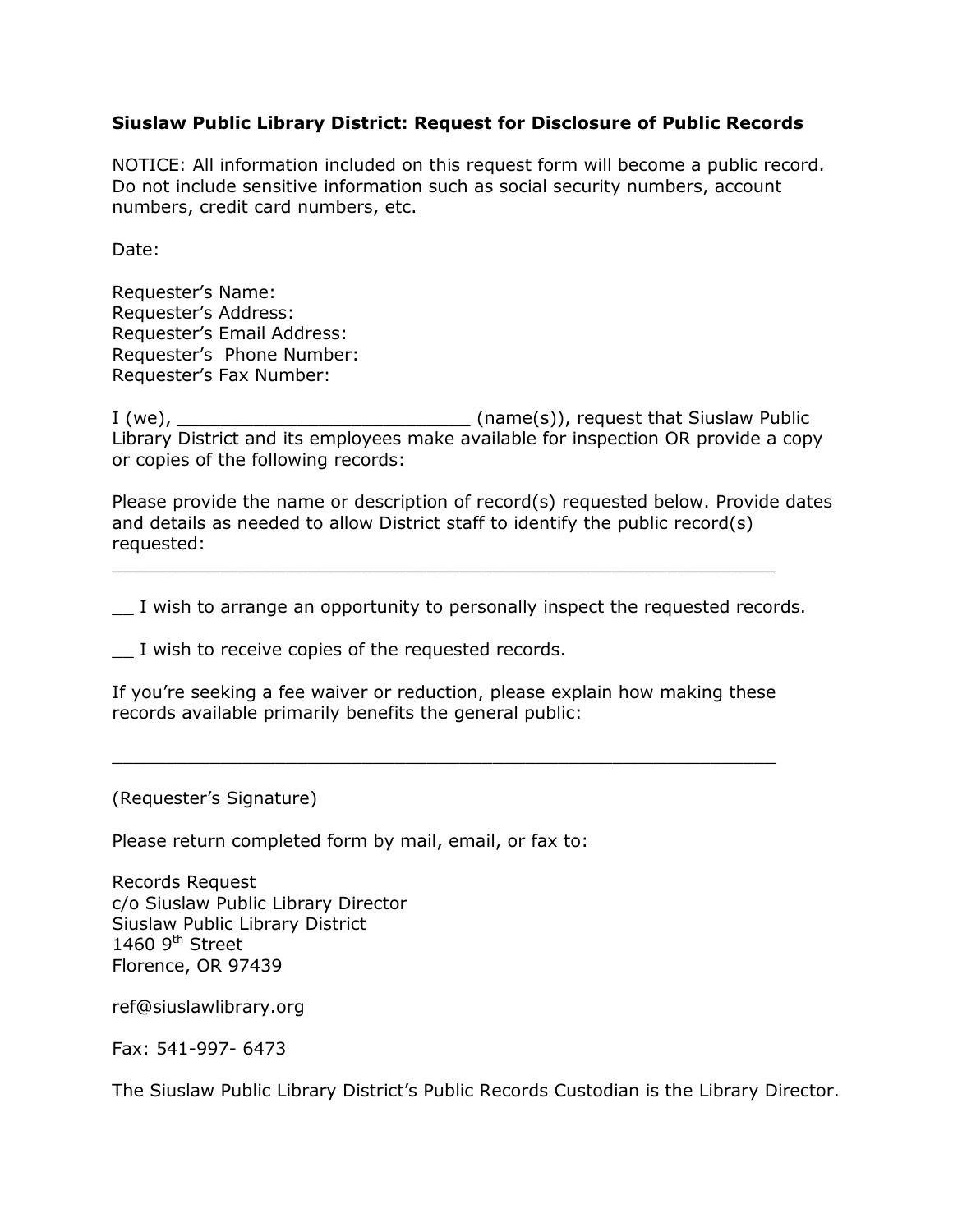## **Siuslaw Public Library District: Response to Public Records Request**

To: \_\_\_\_\_\_\_\_\_\_\_\_\_\_\_\_\_\_\_\_\_\_\_\_ [Requester]

In accordance with ORS 192.440(2), this is to acknowledge our receipt on [date] of your request for the following record[s]:

[Describe records requested.]

Having reviewed your request, we are able to inform you that:

\_\_ Copies of all requested public records for which Siuslaw Public Library District does not claim an exemption from disclosure under Oregon Statute are enclosed.

Siuslaw Public Library District [does not possess/is not the custodian of] the requested record[s].

\_\_ Siuslaw Public Library District Library Director \_\_\_\_\_\_\_\_\_\_\_\_ has determined that the requested record(s) [are exempt/include exempt material]. [Cite to relevant state/federal law.]

\_\_ Siuslaw Public Library District is uncertain whether we possess the requested record[s]. We will search for the record and make an appropriate response as soon as practicable.

\_\_ Siuslaw Public Library District is uncertain whether we possess the requested record[s]. We will search for the record and make an appropriate response as soon as practicable.

\_\_ Siuslaw Public Library District is the custodian of at least some of the requested public records. We estimate that it will require [estimated time] before the public records may be inspected or copies of the records will be provided. We estimate that the fee for making the records available is \$, which you must pay as a condition of receiving the records.

\_\_ Siuslaw Public Library District is the custodian of at least some of the requested public records. We will provide an estimate of the time and fees for disclosure of the public records within a reasonable time.

\_\_ [State/federal] law prohibits Siuslaw Public Library District from acknowledging whether the requested record[s] exist[s]. [Cite to relevant state/federal law.]